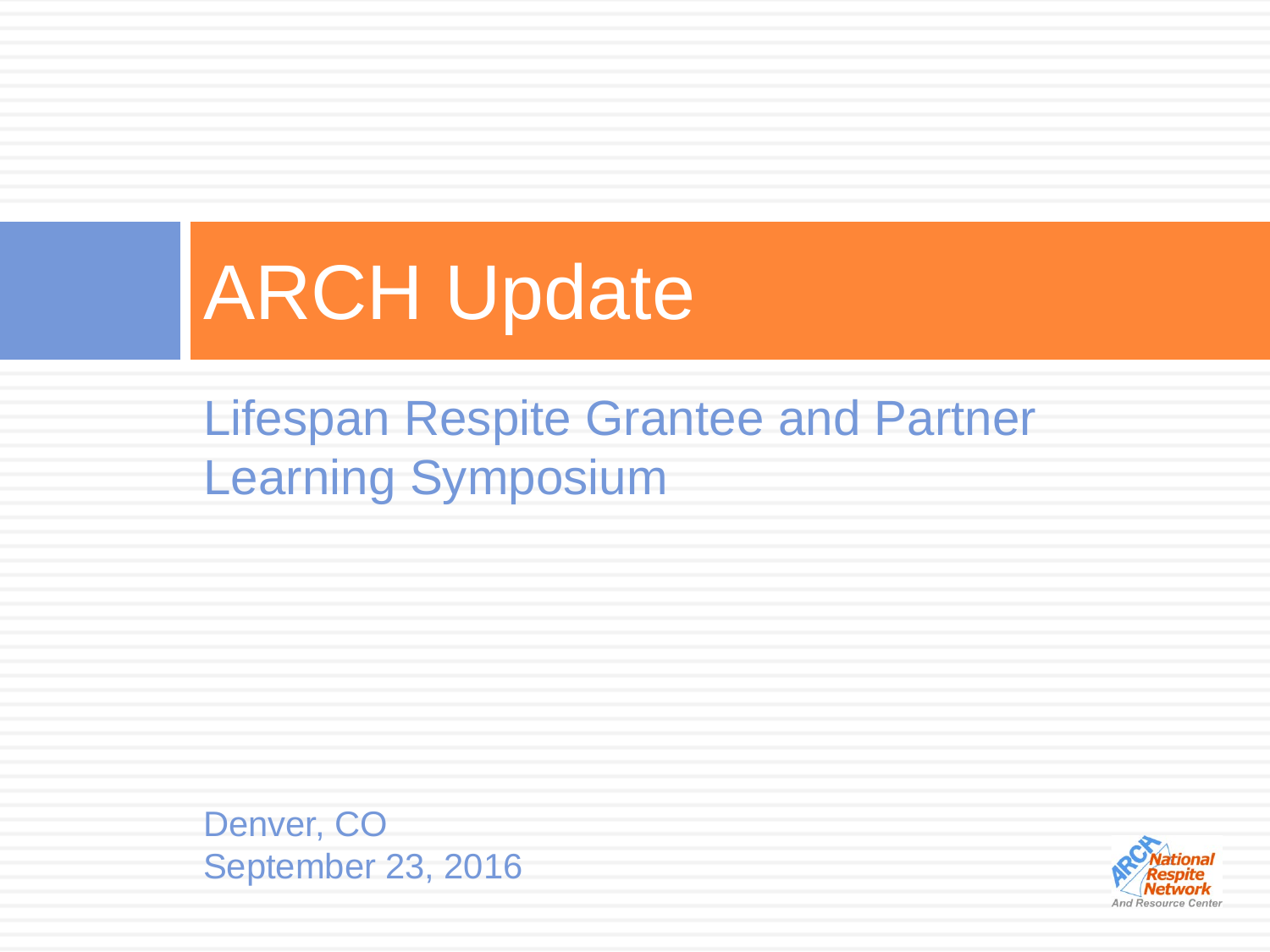# ARCH Resources and Tools

- Fact Sheets
- Guidebooks and Manuals
- **Webinars**
- Conference Calls
- Phone/Email Technical Assistance
- Lifespan Respite Exchange
- ARCH Quick News Updates
- **n** National Respite Locator Service
- ❖ State Lifespan Respite Summits

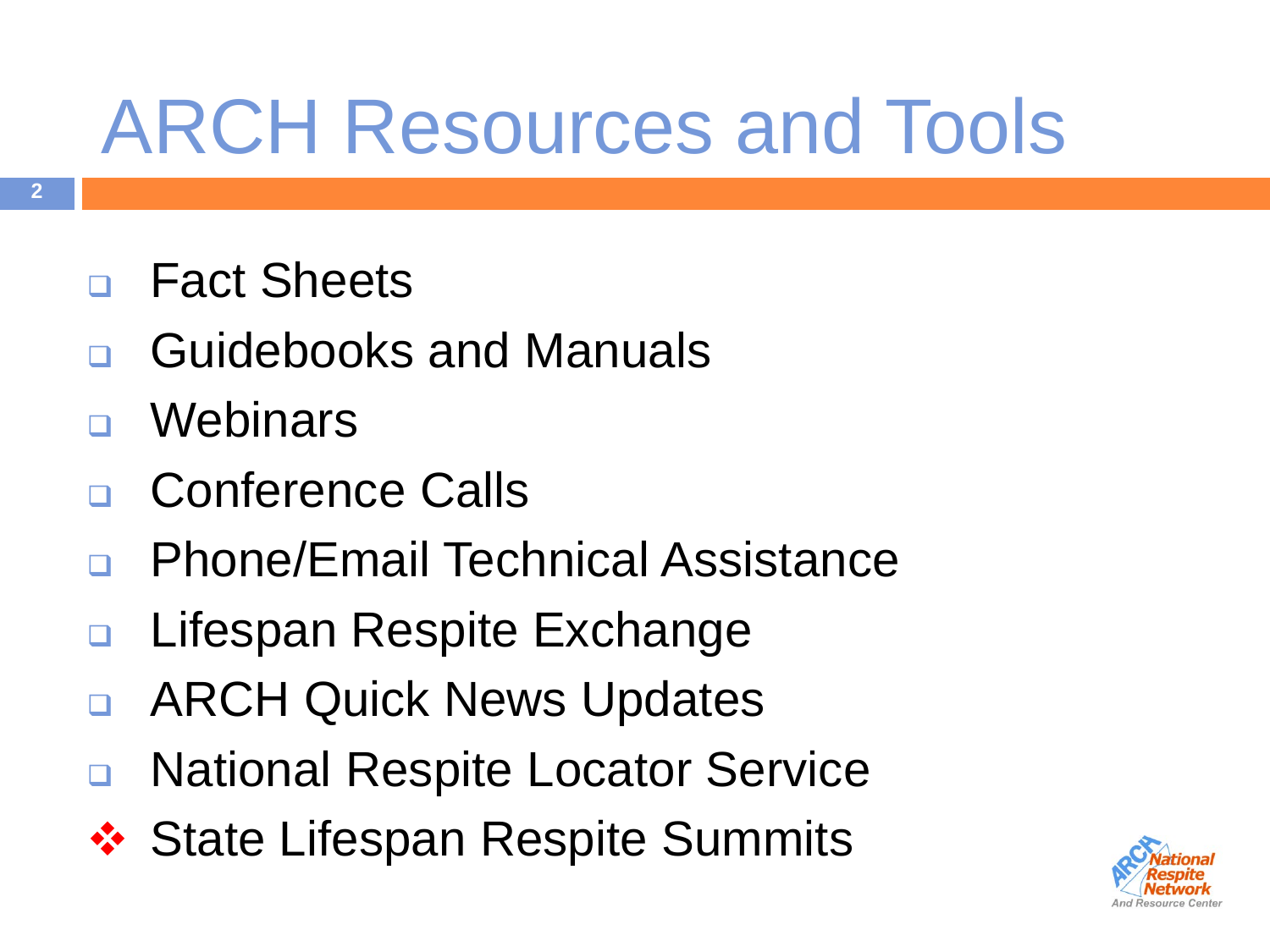## New Since Last Year

- □ Expert Panel on Respite Research Report [http://archrespite.org/images/docs/2015\\_Reports/ARCH\\_Respite\\_Resea](http://archrespite.org/images/docs/2015_Reports/ARCH_Respite_Research_Report_web.pdf) rch\_Report\_web.pdf
- D Webinars <http://archrespite.org/webinars-and-teleconferences>
	- Young Caregivers Sept 17, 2015
	- **<u>n</u>** Grandfamilies and Relative Caregivers: Meeting their Respite Needs, Feb. 24, 2016
	- TimeBanking for Respite, May 25, 2016
- Teleconferences <http://www.lifespanrespite.memberlodge.org/confcalls>
- □ Application for Innovation in Respite Services [https://www.surveymonkey.com/r/respite\\_models](https://www.surveymonkey.com/r/respite_models)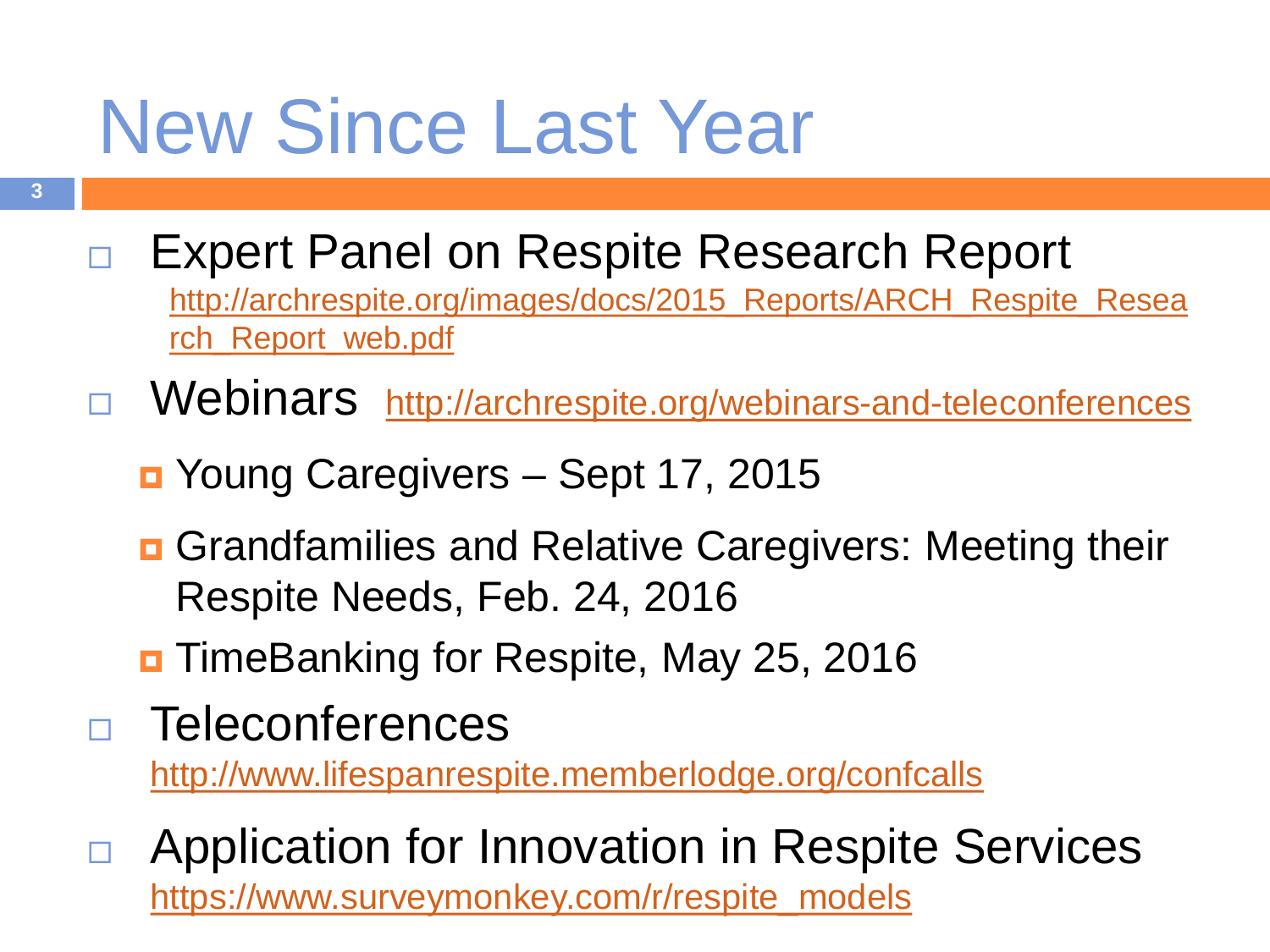## Respite TV Billboard

#### □ YOUTube

<https://www.youtube.com/watch?v=SYzcyoHfNfU>

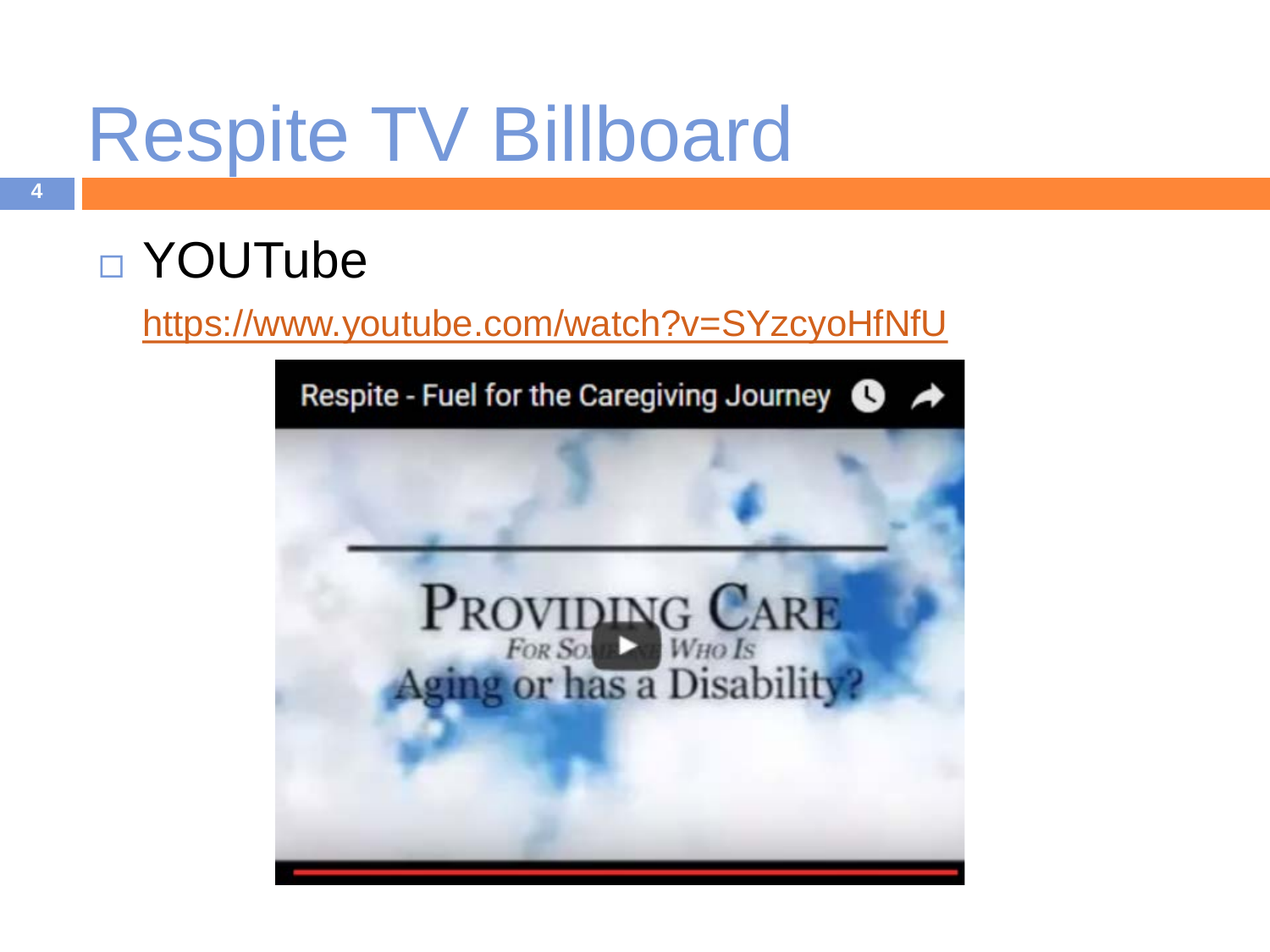## ARCH Focus

- □ Respite Research Funding Consortium
- *Lifespan Respite* best practices database
- □ Natural supports for respite
- □ Ensuring diverse stakeholders
- □ Sustainability Learning Collaboratives

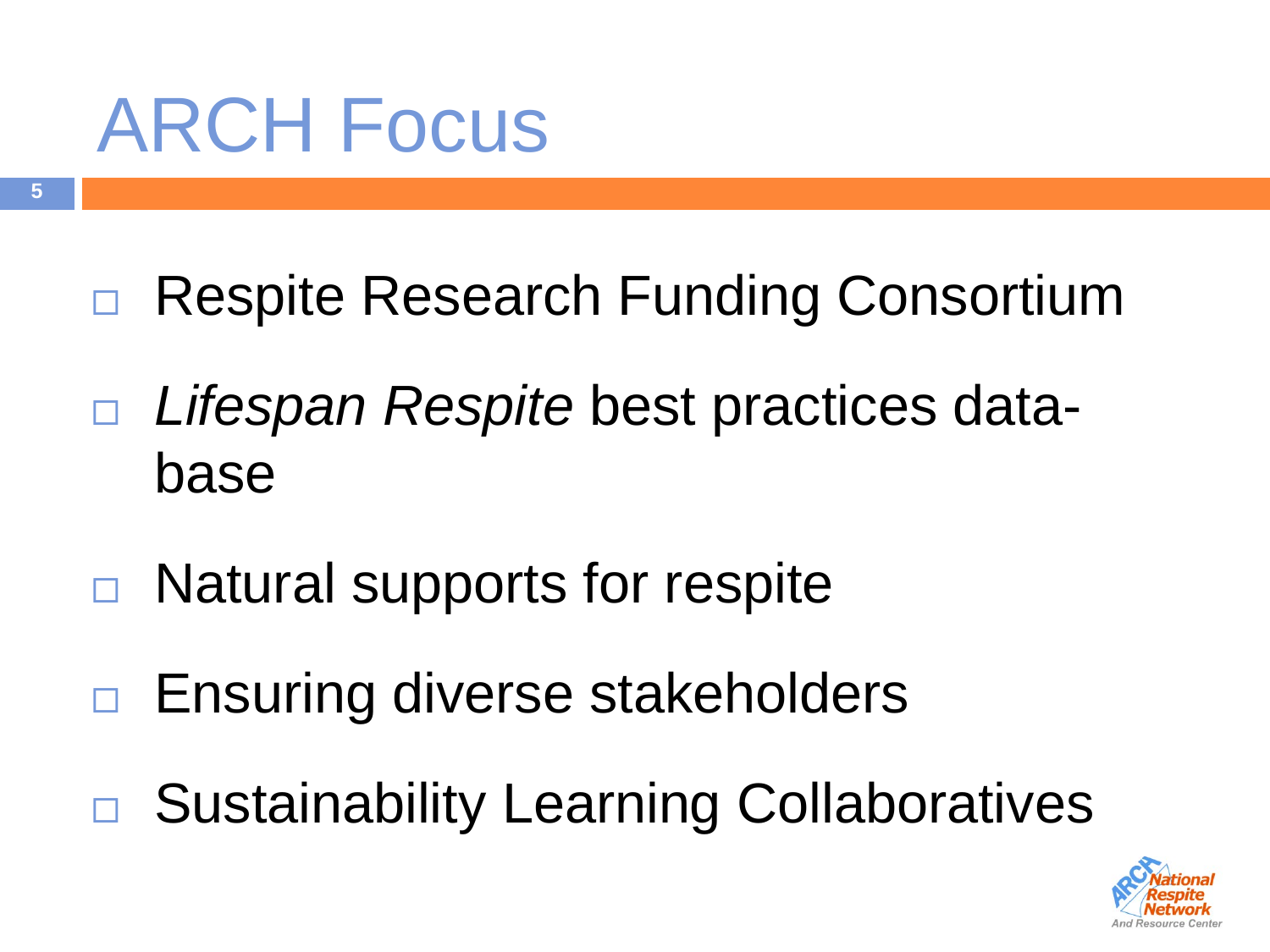### New Sustainability Resources

- **6**
- □ Federal Funding and Support Opportunities for Respite: Building Blocks for Lifespan Respite Systems, 2015 Update [http://www.lifespanrespite.memberlodge.org/Federal\\_Funding\\_Guide](http://www.lifespanrespite.memberlodge.org/Federal_Funding_Guide)
- □ Home and Community-Based Medicaid Waivers for Respite Support, 2016 Update [http://archrespite.org/images/docs/2016\\_Compendiums/FINAL\\_RespiteWaiverDo](http://archrespite.org/images/docs/2016_Compendiums/FINAL_RespiteWaiverDocument_090516Update_KMS.pdf) cument\_090516Update\_KMS.pdf
- □ Sustaining Lifespan Respite Systems: Lessons Learned and Practical Applications with a Checklist for Success [http://www.lifespanrespite.memberlodge.org/resources/Documents/Grantee\\_Sym](http://www.lifespanrespite.memberlodge.org/resources/Documents/Grantee_Symposium_2016/Handouts/Sustaining_Checklist_web.pdf) posium\_2016/Handouts/Sustaining\_Checklist\_web.pdf
- □ Infographic on Ensuring Diverse Stakeholders [http://www.lifespanrespite.memberlodge.org/resources/Documents/Grantee\\_Sym](http://www.lifespanrespite.memberlodge.org/resources/Documents/Grantee_Symposium_2016/Handouts/Checklist_infographic_web.pdf) posium\_2016/Handouts/Checklist\_infographic\_web.pdf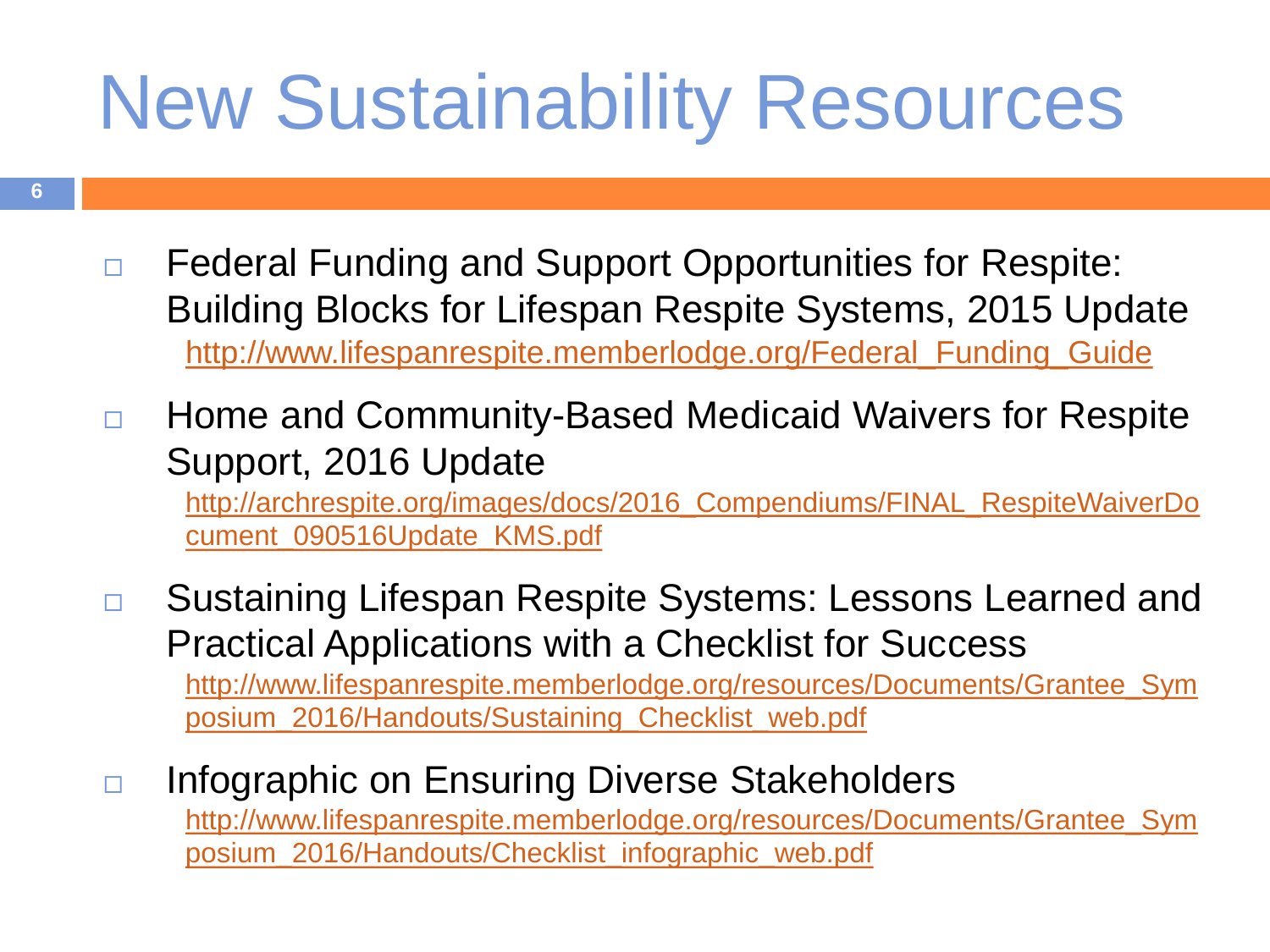# What are your TA Needs

#### Your ideas!

**7**

#### □ Top Three T/TA Needs

#### Preferred Formats